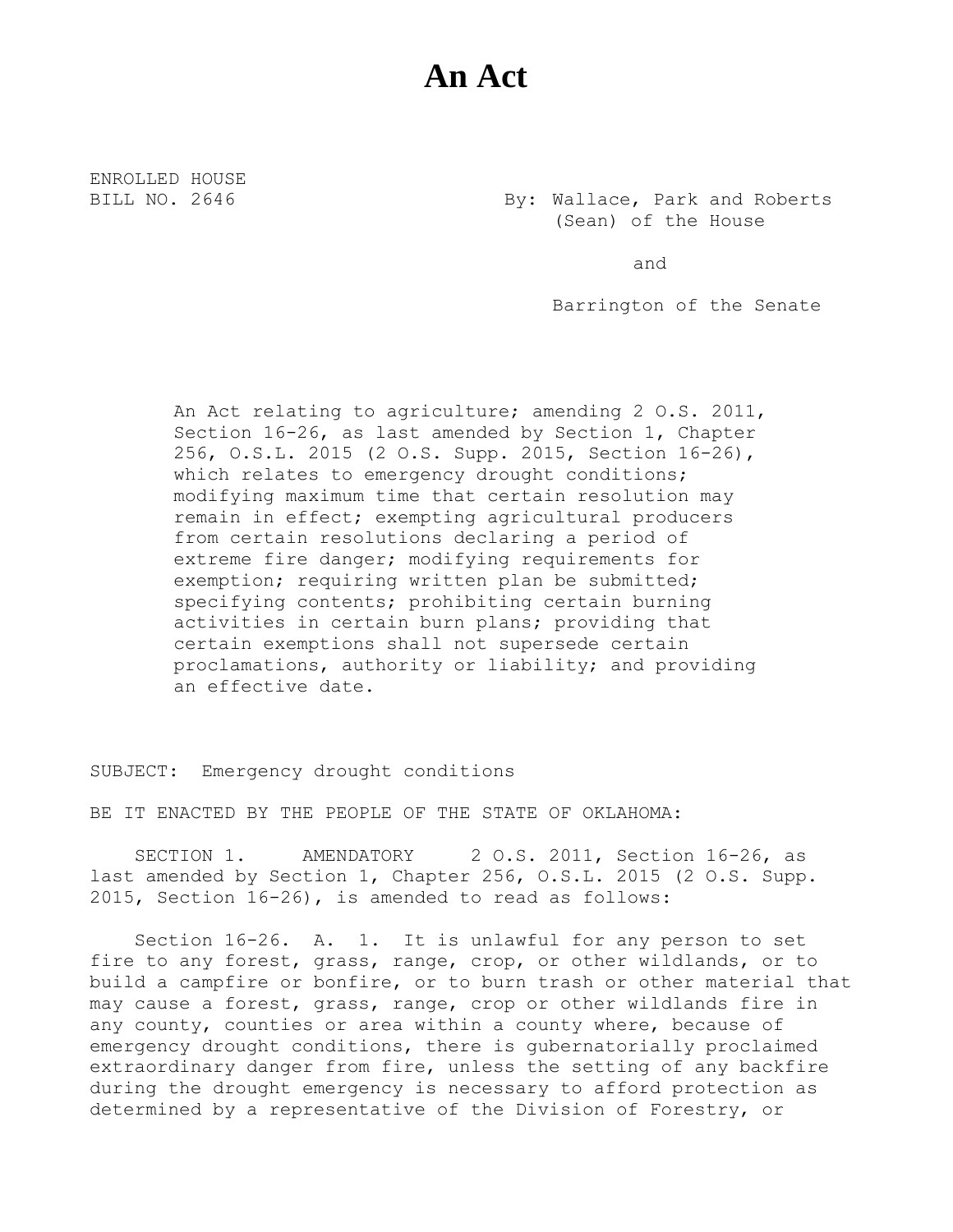unless it can be established that the setting of the backfire was necessary for the purpose of saving life or property. The burden of proving the necessity shall rest on the person claiming a defense.

2. The Division of Forestry shall advise the Governor when the lands described in paragraph 1 of this subsection in any county, counties or area within a county of this state because of emergency drought conditions are in extraordinary danger from fire. The Governor may by proclamation declare a drought emergency to exist and describe the general boundaries of the area affected.

3. Any proclamation promulgated by the Governor under authority of this subsection shall be effective immediately upon the Governor's signed approval of the emergency proclamation and shall supersede any resolution passed by a board of county commissioners pursuant to subsection B of this section. Notice of the proclamation shall occur through posting on the Oklahoma Department of Agriculture, Food, and Forestry's website and informing local news media. Evidence of publication or posting as herein provided shall be maintained by the Forestry Division.

4. When conditions warrant, due notice of the termination of the emergency shall be promptly made by proclamation, which shall be published or posted in like manner as when officially declared.

5. Any person who violates this subsection is guilty of a misdemeanor punishable by a fine of not more than One Thousand Dollars (\$1,000.00), by imprisonment for not more than one (1) year, or both.

B. 1. It is unlawful for any person to set fire to any forest, grass, range, crop or other wildlands, or to build a campfire or bonfire, or to burn trash or other material that may cause a forest, grass, range, crop or other wildlands fire in any county of this state in which the board of county commissioners of the county has passed a resolution declaring a period of extreme fire danger. As used in this subsection, "extreme fire danger" means:

- a. severe, extreme, or exceptional drought conditions exist as determined by the National Oceanic and Atmospheric Administration (NOAA) pursuant to its criteria,
- b. no more than one-half (1/2) inch of precipitation is forecast for the next three (3) days, and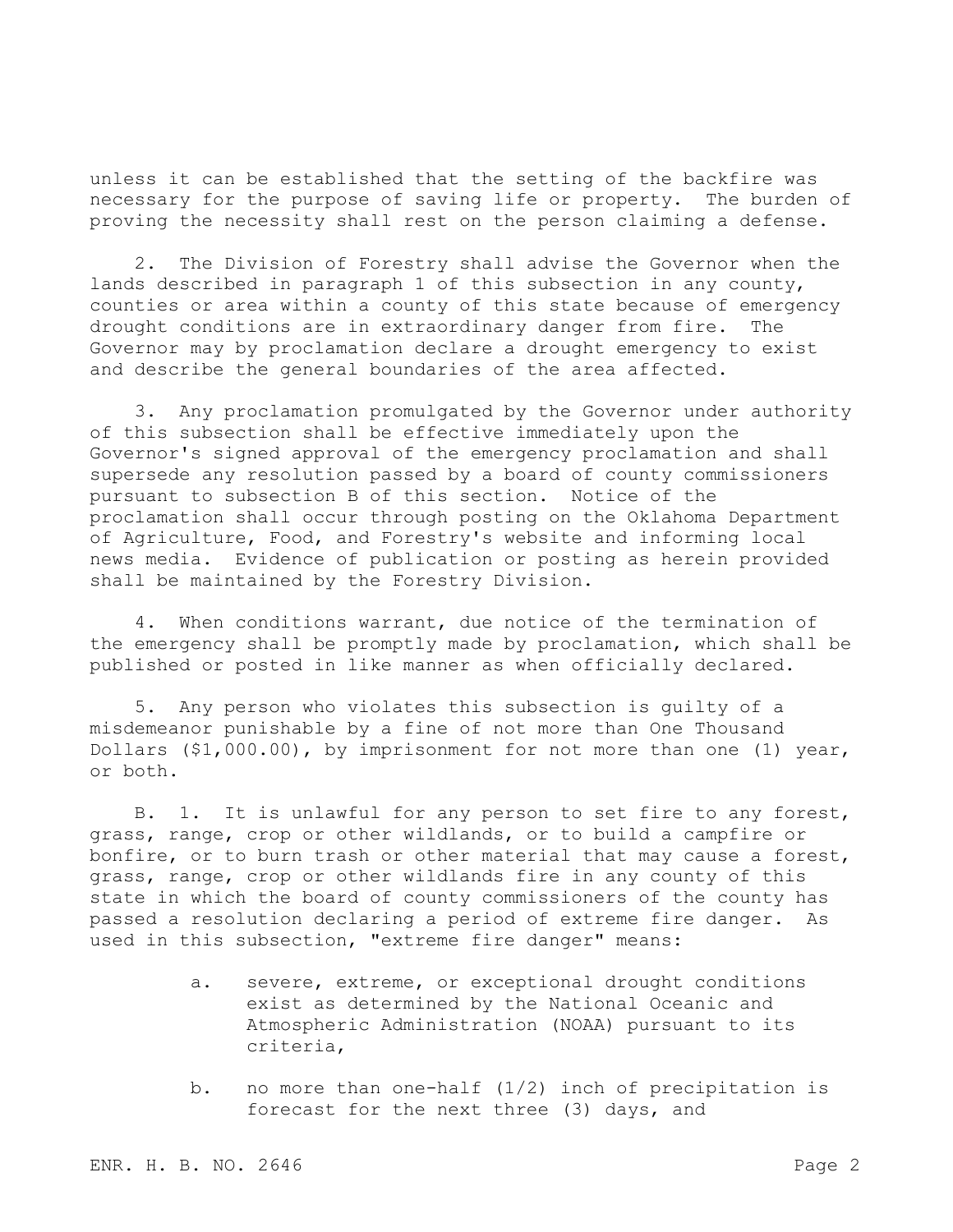- c. either of the following:
	- (1) fire occurrence is significantly greater than normal for the season and/or initial attack on a significant number of wildland fires has been unsuccessful due to extreme fire behavior, or
	- (2) where data is available, more than twenty percent (20%) of the wildfires in the county have been caused by escaped debris or controlled burning.

2. A majority of the board of county commissioners may call an emergency meeting at any time to pass or revoke a resolution declaring a period of extreme fire danger in accordance with this section.

3. A board of county commissioners shall have the documented concurrence of a majority of the chiefs, or their designees, of the municipal and certified rural fire departments located in the county that a period of extreme fire danger exists prior to passage of a resolution declaring a period of extreme fire danger in the county. The resolution shall be effective for a period not to exceed thirty (30) fourteen (14) days from the date of passage by the board of county commissioners, unless the burn ban is removed earlier by the same method by which it was approved. If extreme fire danger conditions persist, subsequent resolutions may be passed by the board of county commissioners in the same manner as provided in this paragraph. The board of county commissioners, in the resolution, may grant exceptions to the fire prohibition based on appropriate precautionary measures.

4. Any resolution passed by a board of county commissioners that declares a period of extreme fire danger shall include a provision to allow agricultural producers to burn cropland, range, or pastureland as part of their management operations Agricultural producers burning cropland, rangeland, forests or pastures as a preferred method of managing their property shall be exempt from any resolution passed by a board of county commissioners that declares a period of extreme fire danger so long as the agricultural producers have complied with the following procedures:

> a. submission of a written application to burn to the board of county commissioners submit a written prescribed burn plan to the local fire department and,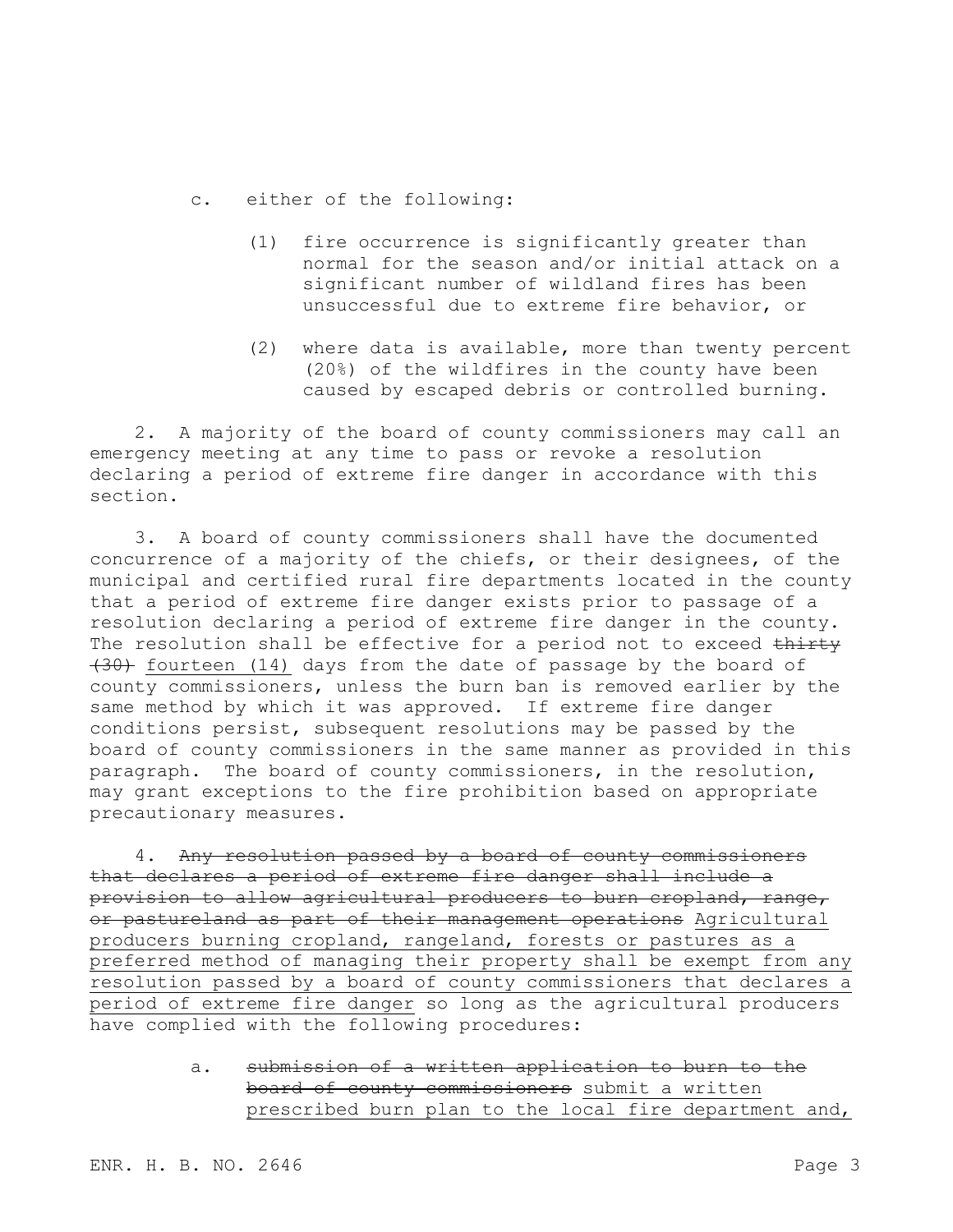if within a protection area, the local office or local representative of the Forestry Division of the Oklahoma Department of Agriculture, Food, and Forestry nearest the land to be burned that shall include the following information:

- (1) the name and telephone number of the agricultural producer conducting the burn,
- (2) the address and legal description of the area to be burned,
- (3) the objective and purpose of the burn,
- (4) a list of fire departments and sheriff's offices that are required to be notified pursuant to subparagraph c of this paragraph,
- (5) a list of adjoining landowners required to be notified pursuant to Section 16-28.2 of this title,
- (6) a description of any firebreaks used to define the boundary of the prescribed burn,
- (7) a statement of prescribed weather conditions,
- (8) a description of any smoke-management considerations, and
- (9) an ignition plan for the burn,
- b. receipt of approval, in writing, by the local fire department with suppression responsibility for the area to be burned keep a copy of the written prescribed burn plan provided for in subparagraph a of this paragraph on site when conducting the prescribed burn,
- c. construction of adequate fire lines and assurance of adequate personnel and equipment on hand to control the fire notify the county sheriff and the dispatch center of the local fire department prior to conducting the prescribed burn, and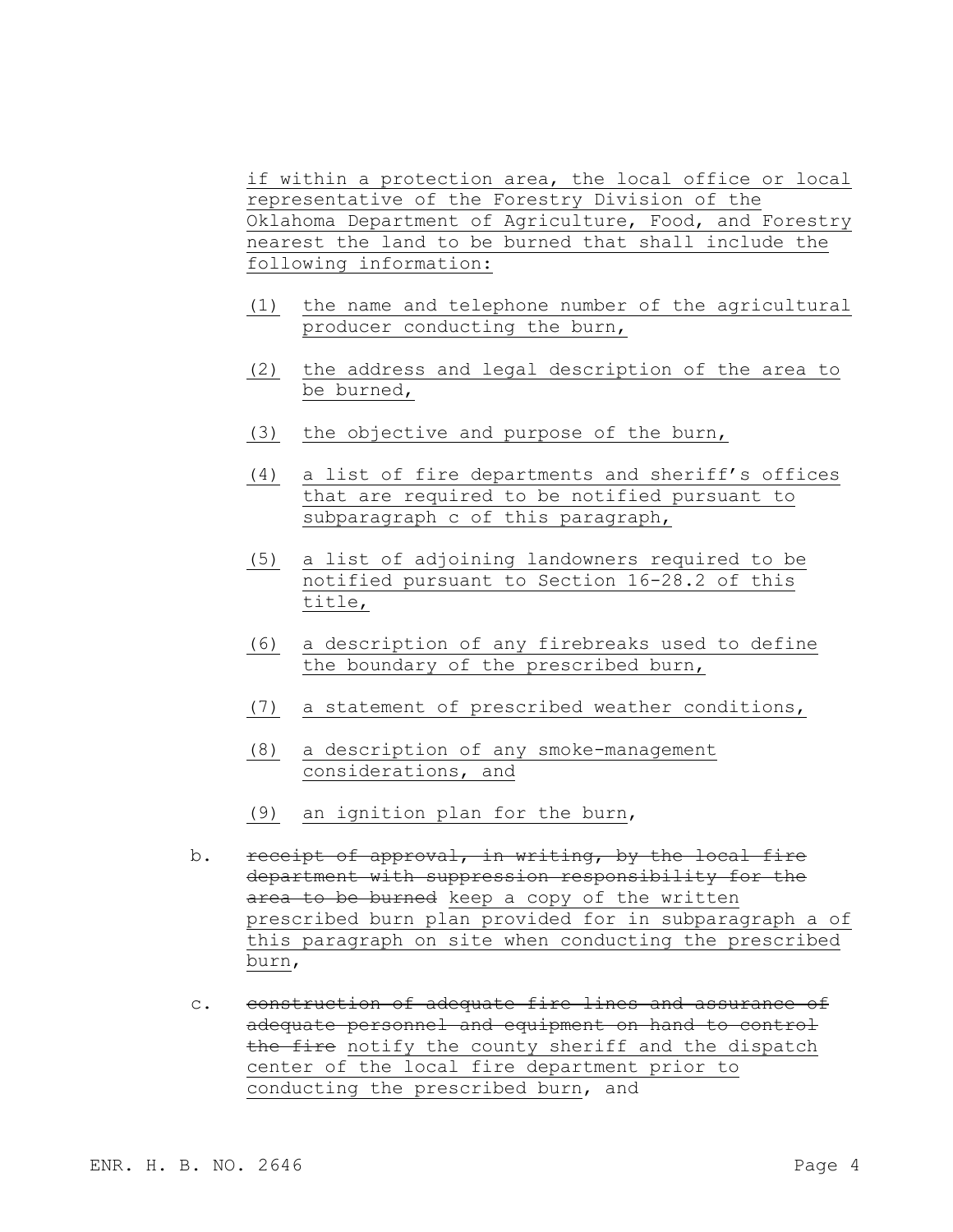d. compliance comply with the notification procedures outlined in Section 16-28.2 of Title 2 of the Oklahoma Statutes this title.

5. The prescribed burn plan provided for in paragraph 4 of this subsection shall be deemed approved seventy-two (72) hours after submission to the local fire department; provided, that the local fire department may amend the submitted burn plan within seventy-two (72) hours after submission.

6. The prescribed burn plan provided for in paragraph 4 of this subsection shall not include campfires, household trash, debris or pile burning.

7. Nothing in paragraph 4 of this subsection shall supersede requirements set by a proclamation promulgated by the Governor under authority of this section, interfere with the authority of the Oklahoma Department of Agriculture, Food, and Forestry to enforce burning laws or change the burner's liability as prescribed by law.

8. Any resolution passed by a board of county commissioners under authority of this subsection shall be effective immediately upon passage of the resolution. Notice of the resolution shall be submitted to the Forestry Division of the Oklahoma Department of Agriculture, Food, and Forestry, all local news media, local law enforcement officials, and the state headquarters of the Department of Public Safety, the Oklahoma Tourism and Recreation Department and the Department of Wildlife Conservation on the day of passage of the resolution. Evidence of publication or posting as provided in this paragraph shall be maintained by the county.

6. 9. The provisions of this subsection may be enforced by any law enforcement officer of this state.

7. 10. Any person convicted of violating the provisions of this subsection shall be guilty of a misdemeanor and shall be subject to a fine of not more than Five Hundred Dollars (\$500.00), to imprisonment for not more than one (1) year, or to both such fine and imprisonment.

8. 11. The selling of fireworks shall not be considered an act in violation of this subsection.

SECTION 2. This act shall become effective November 1, 2016.